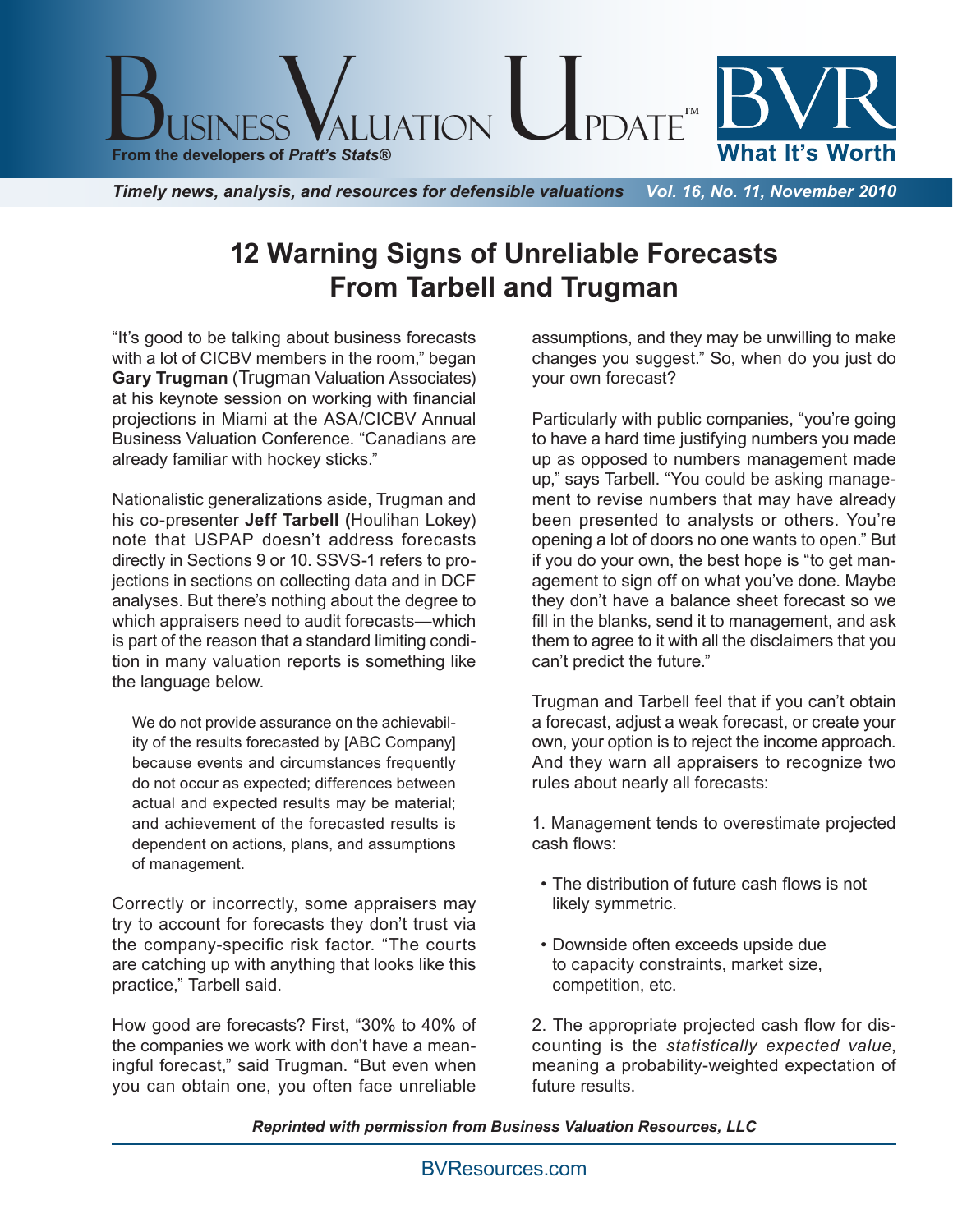# **BUSINESS VALUATION UPDATE**

| <b>Executive Editor:</b>       | Jan Davis              |
|--------------------------------|------------------------|
| Legal Editor:                  | Sherrye Henry Jr.      |
| CEO, Publisher:                | David Foster           |
| <b>Managing Editor:</b>        | <b>Janice Prescott</b> |
| <b>Contributing Editors:</b>   | Adam Manson,           |
| Vanessa Pancic, Doug Twitchell |                        |
| Graphic & Technical Designer:  | Paul Erdman            |
| <b>Customer Service:</b>       | Stephanie Crader       |
| Sales and Site Licenses:       | Linda Mendenhall       |
| President:                     | Lucretia Lyons         |

### Editorial Advisory Board

**NEIL J. BEATON CPA/ABV, CFA, ASA** *GRANT THORNTON SEATTLE, WASH.*

**JOHN A. BOGDANSKI, ESQ.** *LEWIS & CLARK LAW SCHOOL PORTLAND, ORE.*

**NANCY J. FANNON ASA, CPA/ABV, MCBA** *FANNON VALUATION GROUP PORTLAND, ME.*

**JAY E. FISHMAN FASA, CBA** *FINANCIAL RESEARCH ASSOCIATES BALA CYNWYD, PA.*

**LYNNE Z. GOLD-BIKIN, ESQ.** *WOLF, BLOCK, SCHORR & SOLIS-COHEN NORRISTOWN, PA.*

**LANCE S. HALL, ASA** *FMV OPINIONS IRVINE, CALIF.*

**JAMES R. HITCHNER CPA/ABV, ASA** *THE FINANCIAL VALUATION GROUP ATLANTA, GA.*

**JARED KAPLAN, ESQ.** *MCDERMOTT, WILL & EMERY CHICAGO, ILL.*

**GILBERT E. MATTHEWS CFA** *SUTTER SECURITIES INCORPORATED SAN FRANCISCO, CALIF.*

**Z. CHRISTOPHER MERCER ASA, CFA** *MERCER CAPITAL MEMPHIS, TENN.*

> **JOHN W. PORTER** *BAKER & BOTTS HOUSTON, TX.*

**RONALD L. SEIGNEUR MBA CPA/ABV CVA** *SEIGNEUR GUSTAFSON LAKEWOOD, COLO.*

**BRUCE SILVERSTEIN, ESQ.** *YOUNG, CONAWAY, STARGATT & TAYLOR*

*WILMINGTON, DEL.* **JEFFREY S. TARBELL ASA, CFA** *HOULIHAN LOKEY SAN FRANCISCO, CALIF.*

**GARY R. TRUGMAN ASA, CPA/ABV, MCBA, MVS** *TRUGMAN VALUATION ASSOCIATES PLANTATION, FLA.*

**KEVIN R. YEANOPLOS CPA/ABV/CFF, ASA** *BRUEGGEMAN & JOHNSON*  **YEANOPLOS** PC *TUCSON, ARIZ.*

#### *JAMES S. RIGBY, ASA, CPA/ABV IN MEMORIAM (1946 – 2009)*

*Business Valuation Update*™ (ISSN 1088-4882) is published monthly by Business Valuation Resources, LLC, 1000 SW Broadway, Suite 1200, Portland, OR, 97205- 3035. Periodicals Postage Paid at Portland, OR, and at additional mailing offices. Postmaster: Send address changes to *Business Valuation Update*™, Business Valuation Resources, LLC, 1000 SW Broadway, Suite 1200, Portland, OR, 97205-3035.

The annual subscription price for the *Business Valuation Update*™ is \$359. Low cost site licenses are available for those wishing to distribute the *BVU* to their colleagues at the same address. Contact our sales department for details. Please feel free to contact us via email at customerservice@BVResources.com, via phone at 503-291-7963, via fax at 503-291-7955 or visit our web site at BVResources.com. Editorial and subscription requests may be made via email, mail, fax or phone.

Please note that by submitting material to *BVU,* you are granting permission for the newsletter to republish your material in electronic form.

Although the information in this newsletter has been obtained from sources that BVR believes to be reliable, we do not guarantee its accuracy, and such information may be condensed or incomplete. This newsletter is intended for information purposes only, and it is not intended as financial, investment, legal, or consulting advice.

**Copyright 2010, Business Valuation Resources, LLC (BVR).** All rights reserved. No part of this newsletter may be reproduced without express written consent from BVR.

• This is not the particular outcome with the highest probability of occurrence.

Pratt and Grabowski's *Cost of Capital 4th Edition* is due out very soon. Tarbell reports that these two points are freshly emphasized in the update. And both speakers recognize that there are a dozen indications of possible unreliability:

- 1. Forecast results are notably different than past results. "It's OK to be wrong in a forecast; all the public companies are. But by looking at past forecasts you can see patterns of unreliability," says Trugman.
- 2. Forecast was prepared by a party with an interest in the valuation outcome.
- 3. Resulting value is not consistent with the values from other methods used.
- 4. Forecast was prepared by CEO/CFO without input from business unit heads. "If the CEO hasn't spoken to sales and marketing, you may see very different results," says Tarbell.
- 5. Forecast is inconsistent with analyst expectations for public comps. "Are growth rates and margins consistent with what analysts are projecting for public companies in your industry," asks Tarbell. "There better be a good explanation if a forecast is different than other companies who are all competing for the same market share."
- 6. Forecast income statement without balance sheet and statement of cash flows. "It may not be very safe when you're missing such critical inputs to the DCF method such as working capital, CAPEX/depreciation, or financing needs," warns Trugman. He sees many clients who project faster than historical growth, but in fact when balance sheet forecasts are prepared, it turns out that you outstrip cash resources very quickly and there's no way to support this growth. "The company may have exceeded its borrowing

*Reprinted with permissions from Business Valuation Resources, LLC*